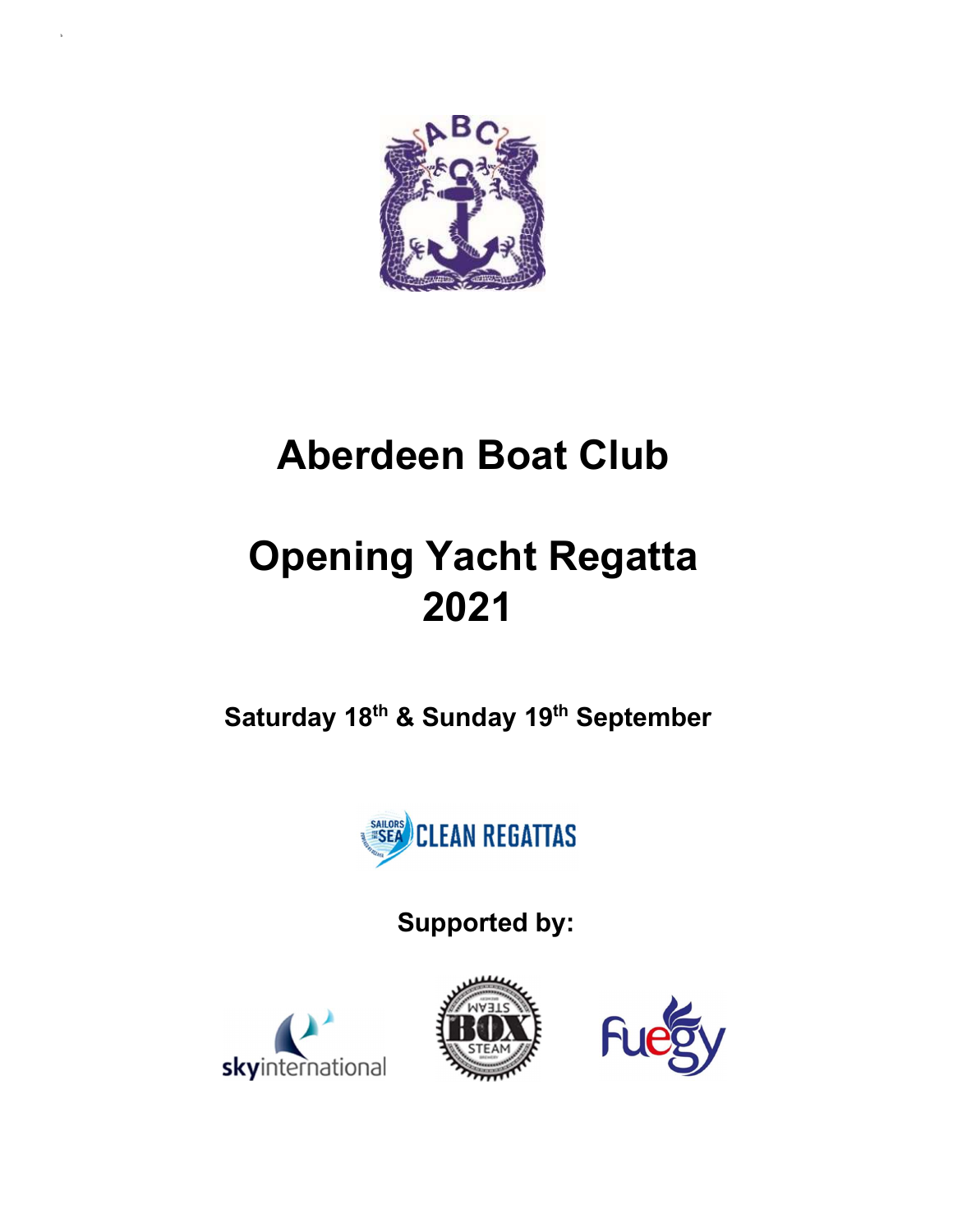### Commodore's Welcome Message

Last year's entry list of thirty boats is an illustration of the continuing popularity of this curtain-raising event to the autumn and winter season here at ABC. This year's early issue of the NOR combined with the persisting Covid restrictions on travel---which has triggered record new demand for Adult dinghy sail training courses , and a healthy entry list for ABC's Summer Series, leads us to expect buoyant interest this year. So if you are reading this message please take it this Welcome Invitation at face value and speed in your application.

 Our supporting sponsors this year are the popular and familiar names of Sky International recently instrumental in helping to develop ABC's Dinghy Fleet, Box Steam Brewery which is always ready to help slake sailors' thirsts and Fuegy Fuels for their continued support of ABC Marine operations and sailing events.

 Weather as we all know is becoming increasingly unpredictable and September is the monsoon transition month, which led several years ago to a move to a later start date in the hope of a greeting from a steady NE or Easterly monsoon wind. But with the evolving changes in weather patterns, one can but hope. We also have added longer courses to the ABC Standard sailing Instructions 2021 for the faster IRC divisions. The regatta will be sailed under the club's SSI's and thus allow a more extensive range of available courses for the ABC Race management team to choose from during the regatta.

 I very much look forward to participating myself: to engaging once more with many regular boats and crews, and to meeting new crews of any boats, old or new, entering for the first time. ABC's traditional post-race hospitality ---thank you to Box Steam Brewery and prize giving will provide a convivial welcome to all after each day's event.

 Regardless of weather, ABC's staff will be out on the water, and behind the bar, in full support with their usual enthusiasm and dedication and I thank them greatly on behalf of the Race Committee for all their efforts,

Wishing all of the participants—without whom there would be no regatta! --- spirited, fair and safe racing with much fun afloat and back ashore.



 Chris Pooley ABC Commodore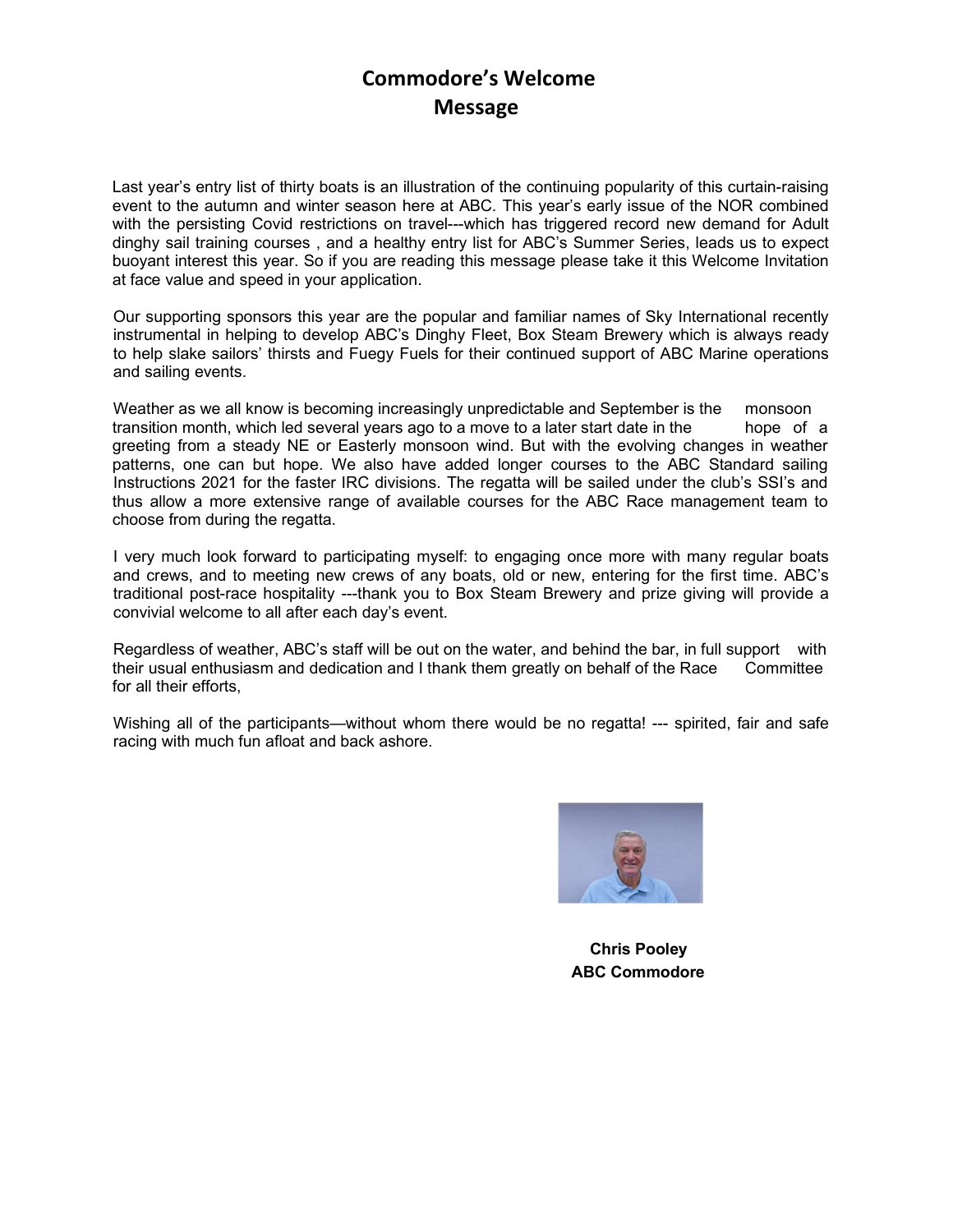

# Aberdeen Boat Club Opening Yacht Regatta 2021 Example 19 2021<br>
Aberdeen Boat Club<br>
Opening Yacht Regatta 2021<br>
Notice of Race<br>
Saturday 18<sup>th</sup> and Sunday 19<sup>th</sup> September<br>
The Regatta Organising Authority is the Aberdeen Boat Club under the<br>
auspices of the Hong Kong

## Notice of Race

## Saturday 18th and Sunday 19th September

The Regatta Organising Authority is the Aberdeen Boat Club under the auspices of the Hong Kong Sailing Federation.

#### 1. Rules

- 1.1 The Regatta will be governed by the 'Rules' as defined in The Racing Rules of Sailing
- 1.2 The Prescriptions of the Hong Kong Sailing Federation (HKSF) will apply, together with:
	- The IRC Rules, Parts A, B and C (IRC Rule 22.4 shall not apply). There will be no limitations on crew number or weight, except single handed, shorthanded yachts or keelboat entries without accommodation, are not acceptable;
	- the HKPN Handicap System, (including the PIPS Performance Increase Penalty Scheme);
	- the World Sailing Special Regulations Category 4 Appendix B, Inshore Racing plus VHF radio, except that the requirement to be self-righting will not apply to the Multihull Classes;
	- Class Association rules of competing classes  $-$  e.g.  $J 80$  etc.
	- this Notice of Race (NoR) and the Opening Yacht Regatta 2021 Sailing Instructions (OYR 2021 SI's).
- 1.3 In case of conflict between any of the above, succeeding items take precedence. This changes RRS 63.7.
- 1.4 For the purposes of IRC Rule 21.1.5 (d) & (e) the regatta is run on consecutive days. Replacement sails may be permitted during the regatta in exceptional circumstances with the permission of the Race Committee. A replacement sail will only be permitted if it is of similar cloth weight, area and design.
- 1.5 If the Protest Committee decides that a boat which is party to a protest has broken a rule and is not exonerated, it may impose a scoring penalty (which may be no penalty) at its discretion, as an alternative to disqualification. This changes RRS 64.1.
- 1.6 This NoR may be amended by the ABC SSI 2021 and/or a Notice to Competitors.

#### 2. Advertising

- 2.1 Boats may be required to display the regatta sponsor's advertising chosen and supplied by the organising authority.
- 2.2 World Sailing Regulation 20 will apply for Competitors boats/crew wear displayed during the event.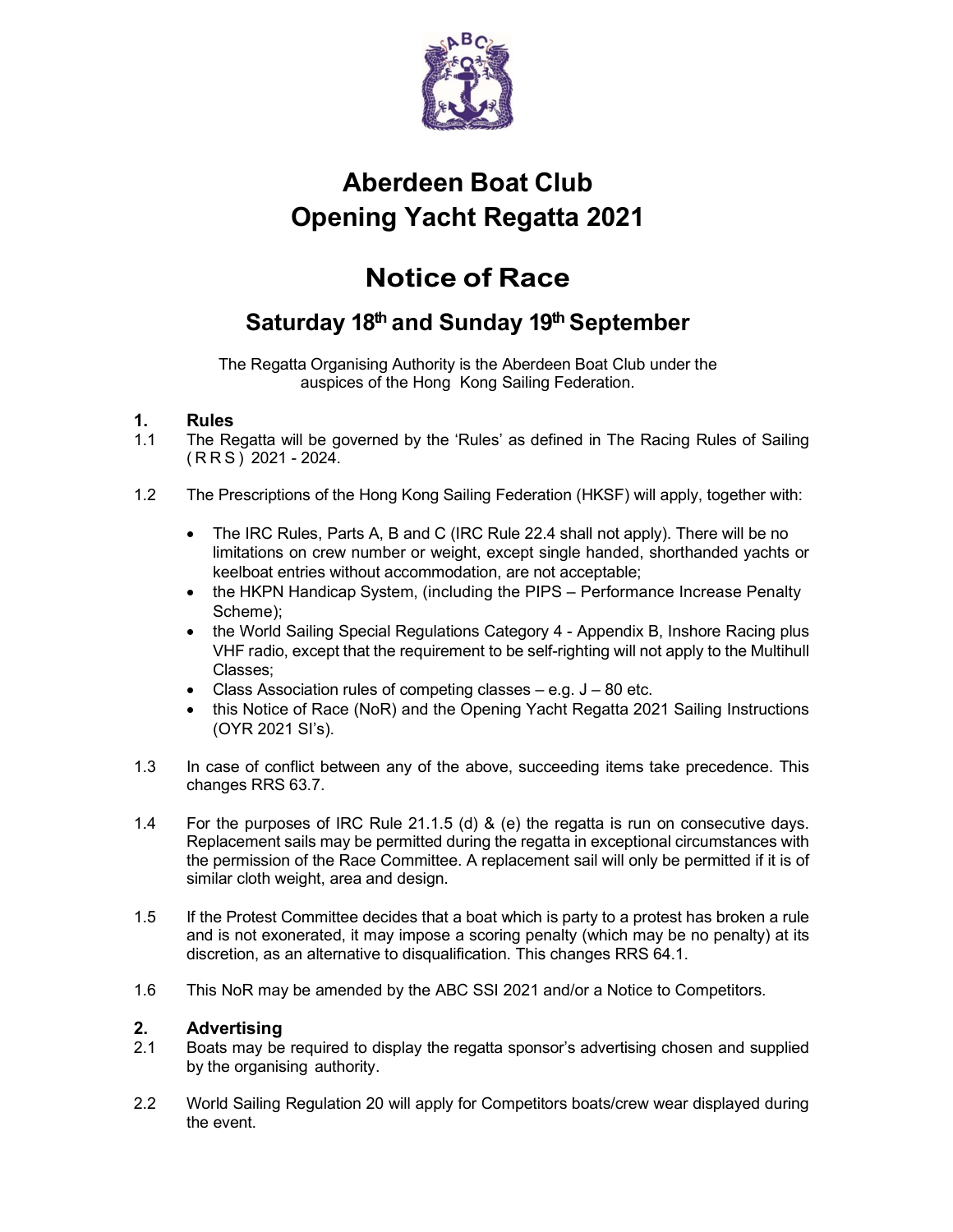#### 3 Eligibility and Entry

3.1 The regatta is open to the following classes and boats:

#### 3.1.1 Class or division of Class

- Yacht IRC Class/divisions Rating split TBA.
- Yacht HKPN Class/divisions Rating split TBA.
- Multihulls with accommodation.
- Day Keelboats with accommodation, such as J 80's, will race under HKPN.
- 3.2 Boats from other classes may also be considered by the Race Committee on application, by 1700 hrs on Wednesday 15<sup>th</sup> September 21.
- 3.3 Divisional splits will be re-allocated by the Race Committee in the OYR 2020 SI's subject to entries received and in the interests of fair racing. The final divisional splits will be issued by a NTC to competitors by 1700 hrs on Thursday 16<sup>th</sup> September 21.
- 3.4 A boat will be entered in one class only. The IRC and HKPN Classes will be divided into suitable rating bands depending on the number of entries received.
- 3.5 A class or division will consist of a three boat minimum for all classes.
- 3.6 All boats must be in the vicinity of the starting line at its class warning signal in order to be eligible for the Regatta.
- 3.7 Eligible boats are yachts which have valid IRC Certificates or HKPN ratings and other seaworthy boats at the discretion of the Race Committee, including multihulls with or without accommodation.
- 3.8 Boats without valid IRC or HKPN ratings may be accepted by and have HKPN ratings allocated for the regatta by the HKPN Rating Committee at the discretion of the Race Committee. Any such allocation will not be subject to protest. Valid IRC & HKPN ratings will be listed as published on the current HKSF website by 1700 hrs on Wednesday 15th September 21.
- 3.9 Entry may be made by submitting a completed online entry form and Declaration of Skipper form before 1700 hrs on Wednesday  $15<sup>th</sup>$  September 21. Late entries may be accepted at the discretion of the Race Committee but will be subject to an additional late entry fee of \$250 HKD.
- 3.10 Class lists will be published on the event website no later than 1700 hrs on Thursday 16th September 21.

#### 4. Entry Fees

.

The entry fees will be as follows:

| $\bullet$ | Yachts:                          | \$600 |
|-----------|----------------------------------|-------|
|           | Multihulls (with accommodation): | \$600 |

Keelboats - J80s & Keelboats with accommodation: \$600

#### 5. Schedule and Course Locations

#### 5.1 Saturday:

- IRC Yacht divisions up to three Windward/leeward races; HKPN Yachts/keel boats & Multi-hulls divisions: up to two windward / leeward races in the Lamma sailing area.
- The actual number of races will be determined by the race committee and/or race officer taking into account the weather conditions.
- The scheduled time for the first warning signal will not be before: 1025 hrs.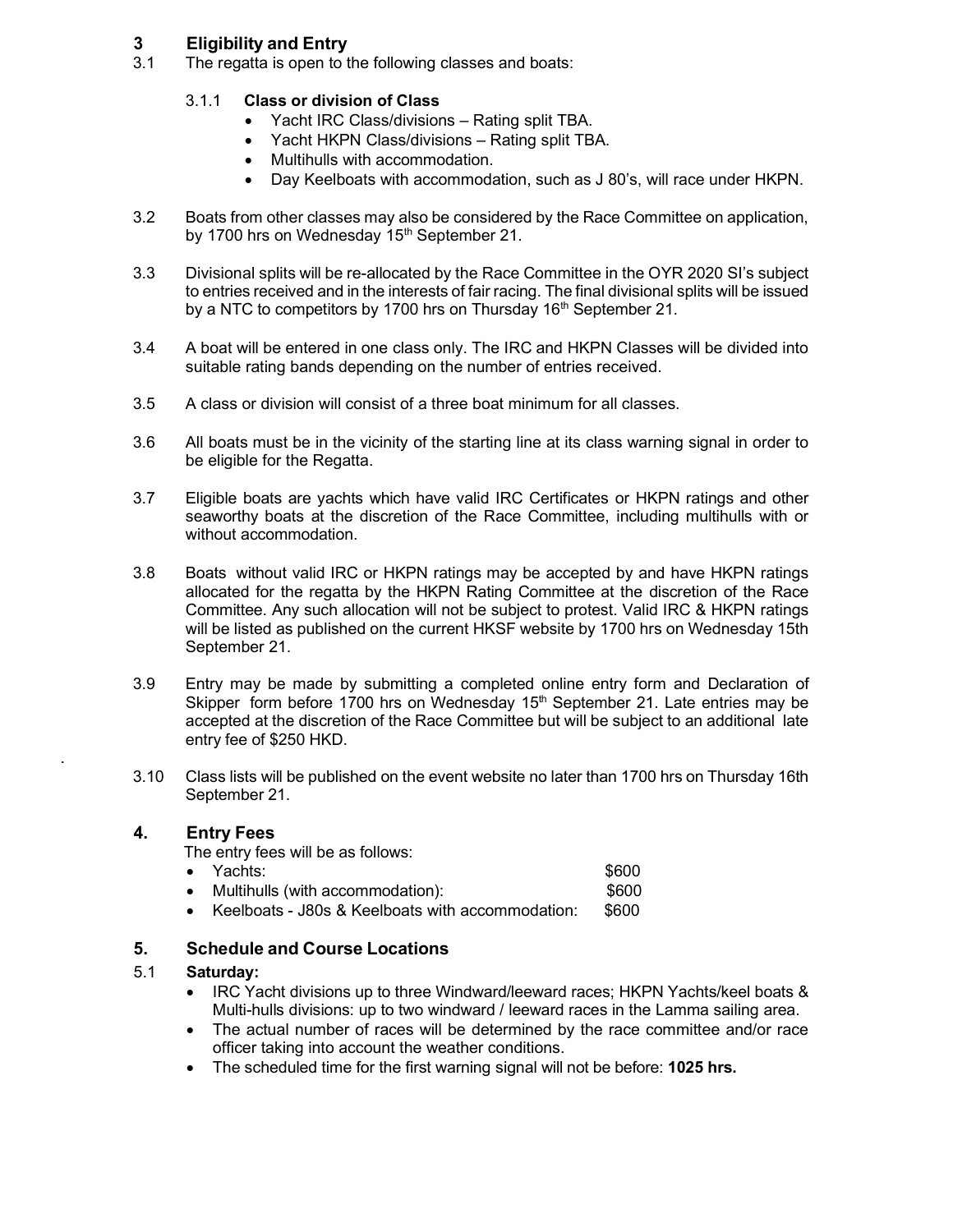#### 5.2 Sunday:

- IRC Yachts, HKPN Yachts/keel boats, Multi-hulls An Island course.
- The start area will be determined by the race committee and/or race officer taking into account the weather conditions and ABC's designated sailing areas.
- The start area for all divisions will be posted on the regatta website by 0900 hrs on the day of racing.
- The scheduled time for the first warning signal will not be before: 1025 hrs.

#### 6. Measurements

- 6.1 IRC boats shall submit a copy of their current IRC Certificate to the Marine and Sailing Office no later than 1700 hrs on Wednesday  $15<sup>th</sup>$  September 21, unless their IRC rating is listed on HKSF website. A scanned soft copy sent by email is acceptable. RRS 78.2 will also apply, if a boats certificate cannot be produced.
- 6.2 No alteration to a boat's TCC will be permitted after this date, except as a result of a rating protest or to correct rating office errors.
- 6.3 HKPN boats which have had any recent performance enhancing changes shall submit a completed HKPN PIPS declaration form to the Marine and Sailing Office no later than 1700 hrs on Wednesday 15<sup>th</sup> September 21. HKPN PIPS forms can be found at: https://sailing.org.hk/subpage/ocZh8aBGdCSoN3rLt?lang=eng

#### 7. Sailing Instructions

The event will be sailed under the ABC SSI's 2021 which can be downloaded at: https://www.abclubhk.com//annual\_events.aspx

#### 8. Venue

The ABC main club house and Middle Island club house will be used by the organising authority. Racing will take place to the South, East and West of Hong Kong Island.

#### 9. Registration

Registration will be completed by sending the signed Declaration Form (with IRC certificate and HKPN PIPS form, if appropriate) to the Marine and Sailing Office before 1700 hrs on Wednesday 15<sup>th</sup> September 21. Class Flags and bow stickers (if required) will be distributed from the Marine and Sailing Office.

#### 10. Penalty & Arbitration

- 10.1 Prior to a protest hearing an Arbitration Hearing may be offered in accordance with Appendix T as modified in NoR 10.2. If an arbitration hearing is not available, a boat may nonetheless take a postrace penalty as defined in NoR 10.2. (This changes Appendix T2.)
- 10.2 A boat may take a penalty at the time of the incident as per RRS 44.1.
- 10.3 Provided that rule 44.1(b) does not apply, a boat that may have broken one or more rules of Part 2 or rule 31 in an incident may take a Post-Race Penalty at any time after the race until the beginning of a protest hearing involving the incident, in accordance with Appendix T, as modified below:
- 10.4 (a) The Post-Race Penalty is a 20% Scoring Penalty except the minimum scoring penalty shall be 3 places. (This changes Appendix T1.b.).

(b) A boat takes a Post-Race Penalty by notifying a member of the race committee, or for incidents resulting in a protest, an arbitrator or a member of the protest committee in writing that she accepts a scoring penalty. (This changes Appendix T1 (c) and Appendix A.5).

(c) Arbitration Process of Appendix T2 - 4 may be offered for each incident resulting in a protest by a boat. (This changes Appendix T2).

10.5 Protest time limit for all boats is 90 minutes after the last boat finishes.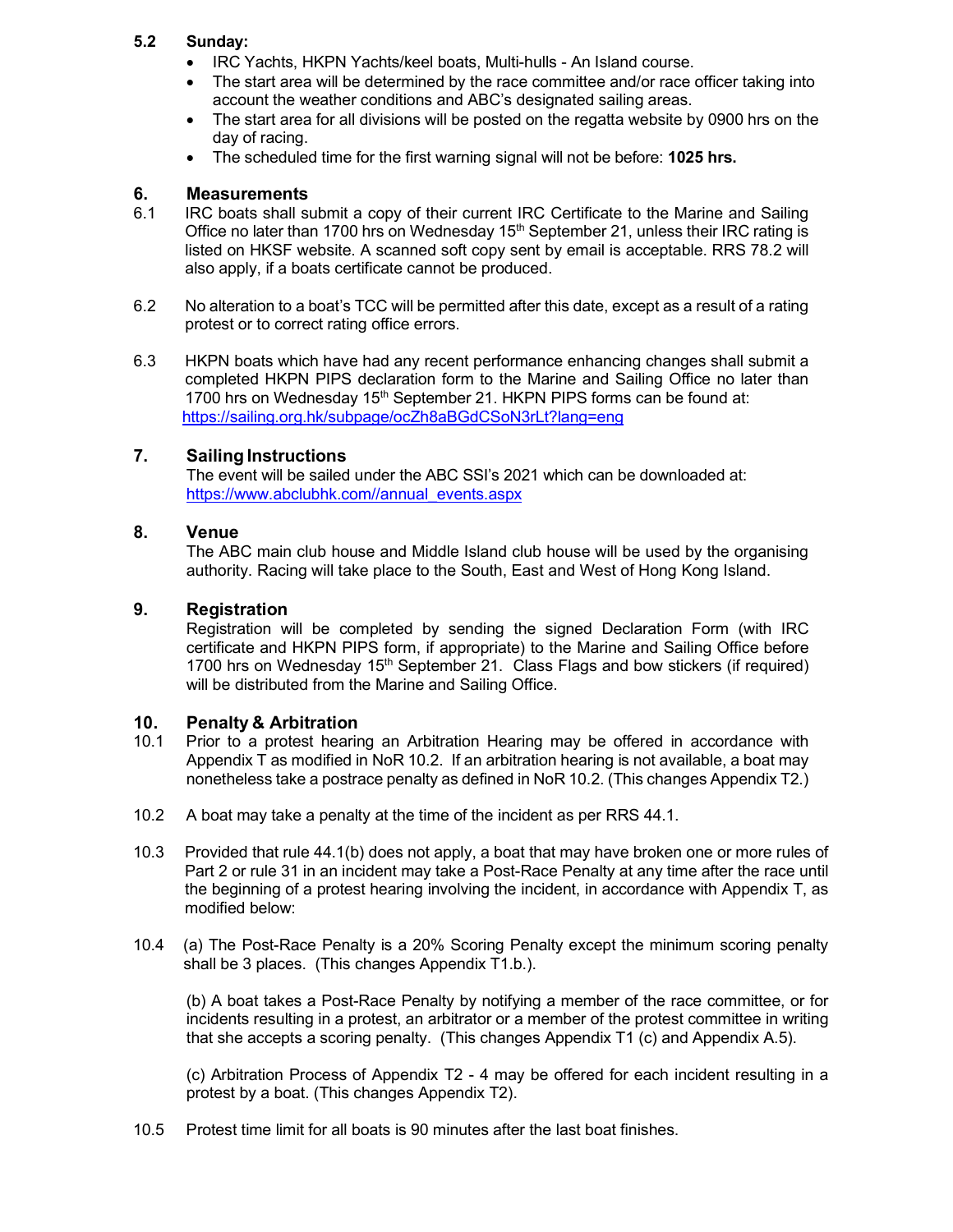#### 11. Scoring

- 11.1 Boats will be scored according to their IRC or HKPN ratings, depending on class entered.
- 11.2 Yachts and multi-hulls divisions: Scoring all races will count equally, with no discards.

#### 12. Safety & Support Boats.

- 12.1 No anchors shall be carried on deck forward of the bow or end of a fixed bowsprit while racing.
- 12.2 ABC support boats may be suitably marked with the sponsors or event branding.

#### 13. Berthing & Moorings

 Subject to availability, temporary moorings can be provided, in either Deepwater Bay or Aberdeen Typhoon Shelter for boats wishing to stay overnight before or after the race. Details may be obtained from the Club on 2552 8182 (Ext. 834) or by emailing to marinecoord@abclubhk.com. Space booking is required but not guaranteed.

#### 14. Minimum Safety Requirement

 Boats must comply with their class rules regarding safety requirements and Cruisers must comply with the World Sailing Special Regulation Category 4: Appendix B – Inshore Racing plus VHF Radio: http://www.sailing.org/documents/offshorespecialregs/index.php

#### 15. Radio Communications

- 15.1 Communications between the Race Committee and competitors will be on Marine VHF Channel 72. This applies to all competing boats in the regatta.
- 15.2 Except in an emergency, a boat shall neither make radio transmissions while racing nor receive radio communications not available to all boats. This restriction also applies to mobile telephones.

#### 16. Prizes

- 16.1 The Opening Yacht Regatta 2021 Trophies will be awarded to boats placed overall first, second and third places for each class, depending on the number of entries and class entered – e.g. either IRC or HKPN.
- 16.2 A Line Honours prize will be awarded to the first boat in each class to finish the Island Course on Sunday 19th September 21.

#### 17. Prize Giving

Prizes will be awarded at the ABC Middle Island clubhouse on the Sunday after racing, subject to any outstanding protest hearings and the HK government current Covid 19 restrictions. Please also see clause 20.2.

#### 18. Disclaimer of Liability

- 18.1 The Aberdeen Boat Club, the Organising Committee, the Race Committee, Regatta Sponsors and their respective representatives, Officers, Members, Staff and Volunteers accept no liability whatsoever for any loss of life or property, personal injury and damage caused by, or arising out of the Regatta.
- 18.2 The responsibility for a boat's decision to participate in a race or to continue racing is hers alone. (RRS Fundamental Rule 3). In addition competitor's attention is drawn to the ISAF Special Regulations1.02.1 (first point) which begins "The safety of a yacht and her crew is the sole and inescapable responsibility of the Person-in-charge…" Competitors participate in the regatta entirely at their own risk.